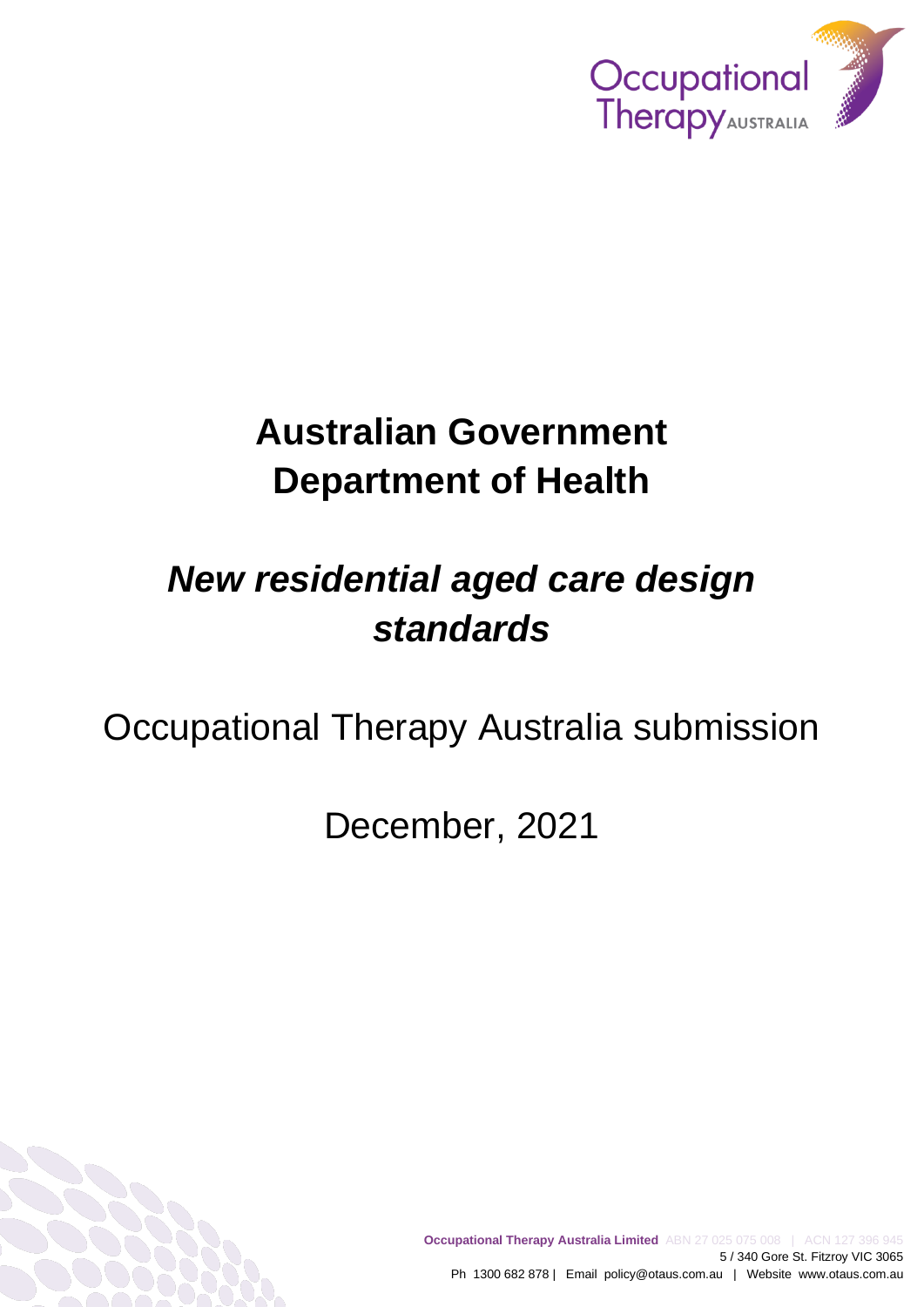## **Introduction**

Occupational Therapy Australia (OTA) welcomes the opportunity to provide a written submission on the new residential accommodation design standards.

OTA is the professional association and peak representative body for occupational therapists in Australia. As of September 2021, there were more than 25,300 registered occupational therapists working across the government, non-government, private and community sectors in Australia. Occupational therapists are allied health professionals whose role is to enable their clients to engage in meaningful and productive activities.

Occupational therapists work with older people with age-related conditions such as poor balance and coordination, memory loss and confusion, and vision and hearing loss, which lead to changes in their ability to participate in the meaningful activities of everyday life. Occupational therapists provide services such as physical and mental health therapy, vocational rehabilitation, chronic disease management, assessments for assistive technology, and the assessment of environment and safety risks.

We endorse many of the design and innovation features proposed in the consultation paper on 'A New Residential Aged Care Accommodation Framework: Design and Innovation' (Design and Innovation). However, we believe many of them could be extended still further to truly optimise the quality of life of residents in aged care accommodation through encouraging design that facilitates residents' sense of belonging, control and autonomy. All these aspects can enable residents to truly feel at home.

## **Design elements: our vision for quality design**

There are numerous ways to enable residents to participate in meaningful activities and the wider community, from having a variety of rooms of different sizes and stimulation levels to incorporating co-location principles or small home environments.

While it would be ideal if all new residential aged care facilities (RACF) were built as colocated compounds or small home environments, we recognise that this is unfeasible. Instead, the New Residential Accommodation Design Standards might borrow from the LHDG and incorporate a tiered system of its own. It could judge each RACF according to its capacity to facilitate residents' belonging, control and autonomy.

As part of the tiered system:

- Silver standard could be a mandatory minimum requiring RACFs to have a variety of rooms with different sizes and stimulation levels for dementia friendly care;
- Gold standard RACFs could incorporate co-location or small home principles such as a kitchen accessible to residents or a multipurpose space that could be used by community groups such as child care centres, churches or dance classes; and
- Platinum standard RACFs could be reserved for true examples of co-location and small housing environments.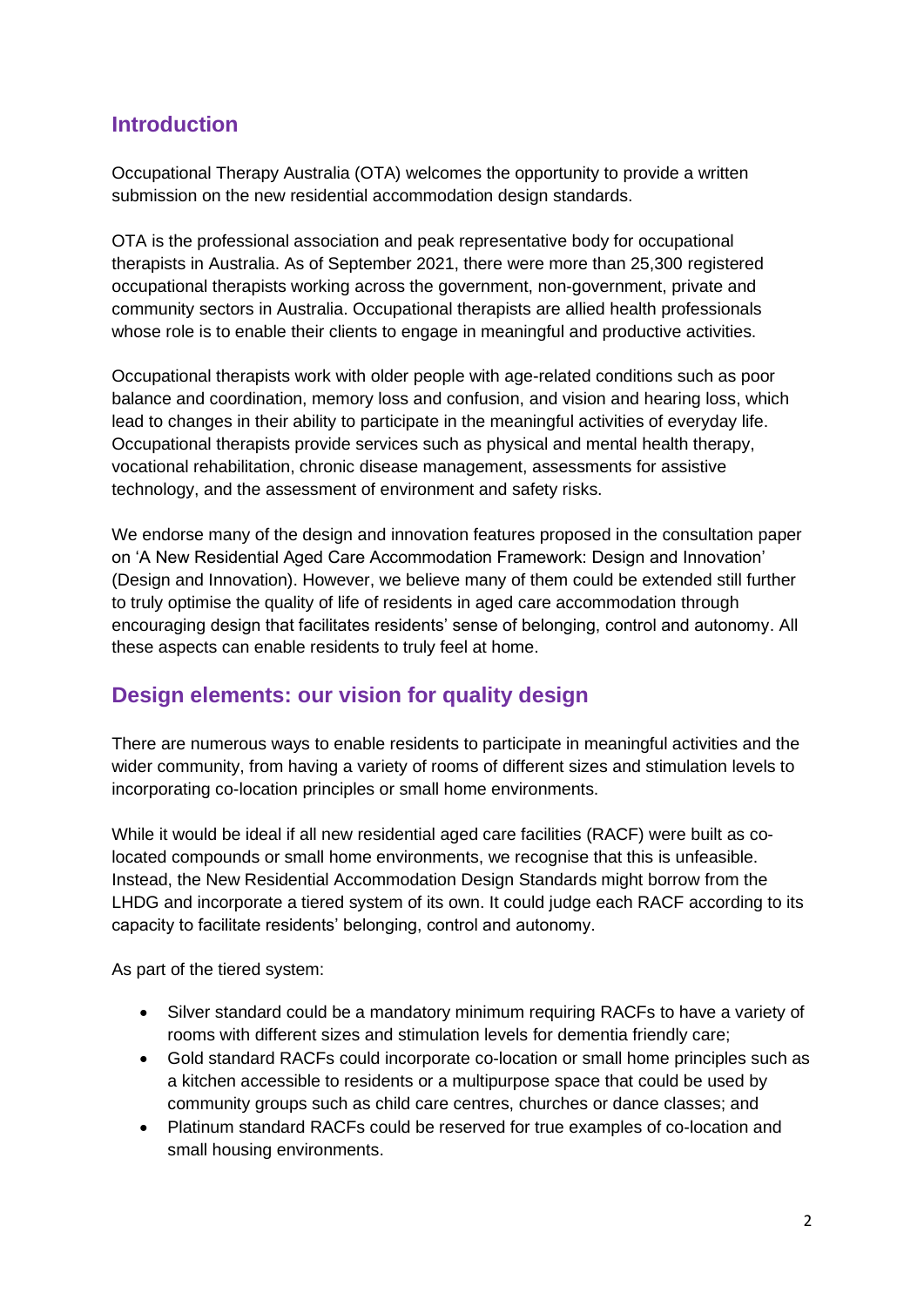Given that 50 per cent of aged care residents have dementia, and that number is expected to increase (ADOH, 2021, 4), having basic dementia care as a mandatory minimum would acknowledge that every RACF in Australia will likely have a significant portion of residents with dementia. Meanwhile, the increased sense of purpose and community facilitated by the gold and platinum standards will benefit older people of all levels of cognition.

Moreover, a tiered system would encourage competition between providers and assist those older Australians choosing an RACF.

#### **Design that enables continued engagement in activities of interest**

The Design and Innovation Consultation Paper mentions the need to 'support movement and engagement as part of the proposed design principles for people living with dementia' (ADOH, 2021, p. 9). Movement and engagement is so crucial to the wellbeing of all residents in aged care accommodation that we recommend they be considered a benchmark for true innovation in designing aged care accommodation.

The availability of opportunities to engage in meaningful activities is a key consideration of senior Australians and their families when choosing aged care accommodation. Hefele et al. (2016) interviewed 105 family members of residents in aged care accommodation and 24 of respondents cited the presence of a leisure and recreation programme as a deciding factor for choosing aged care an aged care home (p. 1173). Family members also criticised aged care homes where residents were 'just sitting there all day' and 'staring off into space' (Andrews and Everts 2020, 24). It was also mentioned that the variety of engagement opportunities was important because not everyone enjoyed the same thing (Andrews and Everts 2020, 25). Each aged care home should be designed and built with an awareness of how it will enable residents to engage in meaningful activities.

Upon moving into an institutional environment, people may lose their sense of identity and purpose as they cease participation in long held roles and routines. This doesn't have to be the case if the built environment of aged care accommodation is sensitive to these needs. RACFs could offer environments that mimic or facilitate ongoing engagement in meaningful occupations and daily tasks. By having accessible kitchens that are centrally located to replicate a home environment, residents may feel encouraged to move and engage in daily activities. Participation in daily activities like food preparation are vital in supporting the maintenance of physical, cognitive, and emotional wellbeing. It also provides residents with choice and control, fundamental when supporting dignity of risk and optimal quality of life (Woolford et al, 2019).

Likewise, laundries could be open and available to enable people to carry out their own washing, sorting or hanging out clothes on a clothesline. For people living with cognitive impairment, like dementia, long held activities and routines like folding a basket of clothes, can support the re-establishment of responsibility and contribution. Opportunities to engage in these types of activities may avoid commonly reported behavioural and physical complications of dementia like irritability, restlessness, and loss of mobility.

Moreover, gardens – and the chance to participate in gardening – can be a deciding factor for participants and their families when choosing a facility. A daughter tells of how: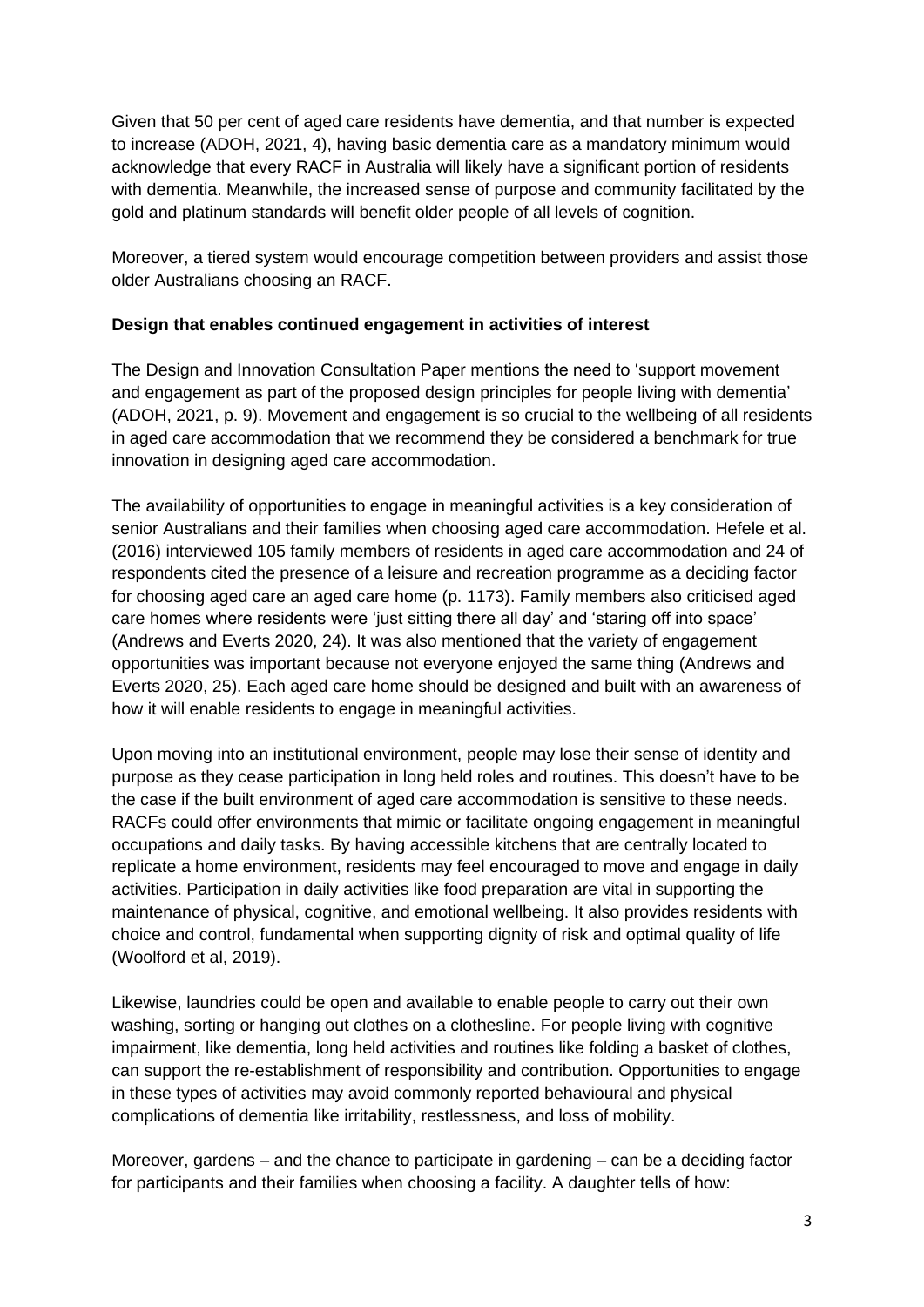*"Gardening was a big hobby of Dad's and we [chose] them because they have fabulous gardens there. While I was there, they were planting bulbs back in the late summer and Dad was sort of taking part."*

Andrews & Everts, 2020, p. 27.

There may also be space in and around the facility for animals such as dogs, birds or cats. Indeed, another family commented on how their parents were cat lovers and the joy the resident cats brought to them: "Mum is a cat lover. The residential care had a cat which took a shine to her. She absolutely loved it." (Andrews & Everts, 2020, p. 27).

#### **Design that facilitates participation in the community**

To enable people to be alone and with others, and to foster participation with the community, a key consideration should be the variety of spaces incorporated in the design of aged care homes. There should be a space large enough to afford a significant portion of the aged care home population to congregate; as well as several large areas big enough for exercise groups and other group activities; and smaller, more intimate spaces for family to come and visit.

Enabling participation outside of the residential facility is just as important to a resident's wellbeing and quality of life. One OTA member enables a woman with moderate to advanced dementia who had not participated in community groups or handled money for several years to participate in an intergenerational community garden. This participation promotes social interaction, structure and personal enjoyment where she can:

*Recall how much she enjoys going to this activity and spending time with the mothers and young children, she has also commented that she feels so good about giving her donation of \$10 each week, as it is helping this program and the garden to be looked after… the photos of her engaging in this activity have been just beautiful seeing her look so happy.*

Every resident of an aged care home should have the opportunity to participate in such meaningful opportunities, and building aged care accommodation with an awareness of this is the first step.

This might be achieved by co-locating residential facilities alongside community buildings and spaces. If one resident feels so much joy in taking take part in a community garden once a week, the value of a community garden on site for everyone to enjoy could be immense. Another opportunity for co-location is building aged care homes alongside childcare centres. For example, the intergenerational Learning Centre (ILC) in West Seattle is both a childcare facility and an aged care home, and more and more shared care homes are being opened, particularly in the United States (ConnectAbility, 2021). These shared spaces have mutual benefits for both generations. Children learn to accept people with disabilities and receive and give unconditional love and attention; residents benefit from frequent interaction with children throughout their day, a renewed sense of self worth and an opportunity to transfer knowledge (ConnectAbility, 2021). Other possibilities for co-location might be: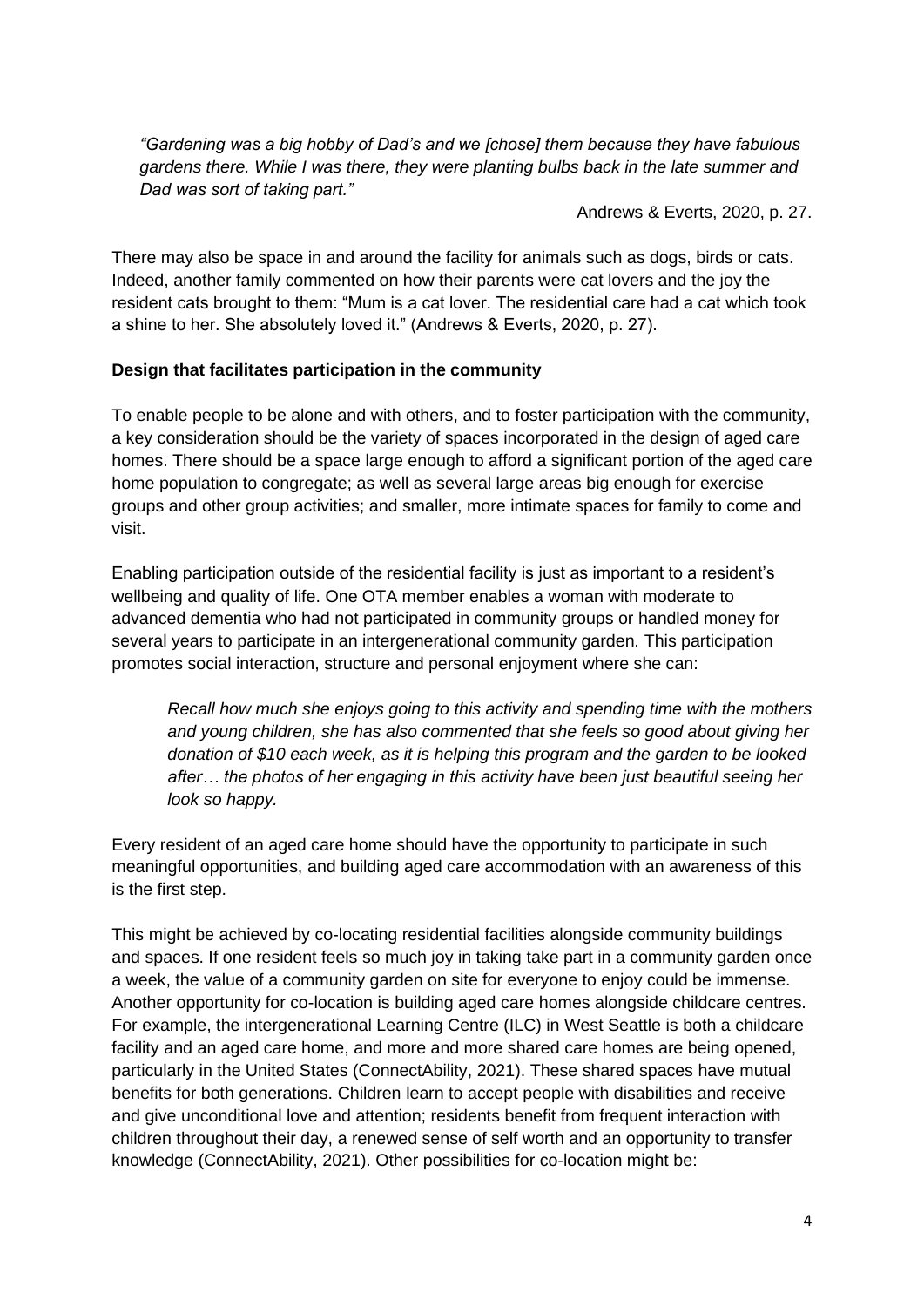- Libraries
- Galleries and museums
- Recreation centres
- Cafes
- Theatres or cinemas
- Community halls
- Churches
- Dancing studios

Where co-location is unviable, there might still be some ways to bring the community into the aged care home by building the aged care home with a large, multipurpose space that might be used by the broader community as a cinema, ballet studio, church etc.

#### **Design that accommodates shared residences**

Shared residences are an extension of the co-location principle. This can allow a couple to continue to live together, where one person requires care and their partner may not. Multiple aged care design options should be available on the same site to allow couples with different care needs to continue residing together in close proximity. This allows for each individual to receive the appropriate level of care required, whilst maintaining important and meaningful social connections.

There are also overseas models with young people, such as students, living within aged care homes and being volunteers and companions for the elderly residents. An innovative arrangement in the Netherlands allowing university students to live in aged care accommodation saw significant improvements to the socialisation, community connectedness and emotional wellbeing of both the residents and the students (Arentshorst et al, 2019).

#### **Design that creates the familiarity of home**

The transition to residential care can be a distressing and grief provoking one, with many older people leaving behind a lifetime of personal items and memories. Aged care homes should allow residents to bring items from their previous dwellings into their new residence to support their transition and provide a sense of 'home'. Particularly for people experiencing cognitive decline, having items that are familiar to them will ensure ongoing connection to their past and foster their sense of identity. Without these, a new and unfamiliar place and surrounds may encourage a more rapid decline in cognition and negatively impact on their emotional wellbeing.

Furthermore, creating an environment that supports family to come and visit, to participate in long held family rituals or gatherings, or that allow family pets to come and stay, can also support a more successful transition to residential care. There are numerous studies that have demonstrated that animal assisted therapy in aged care is a meaningful activity that provides stimulation and social interaction, and improves the participants' mood (Travers et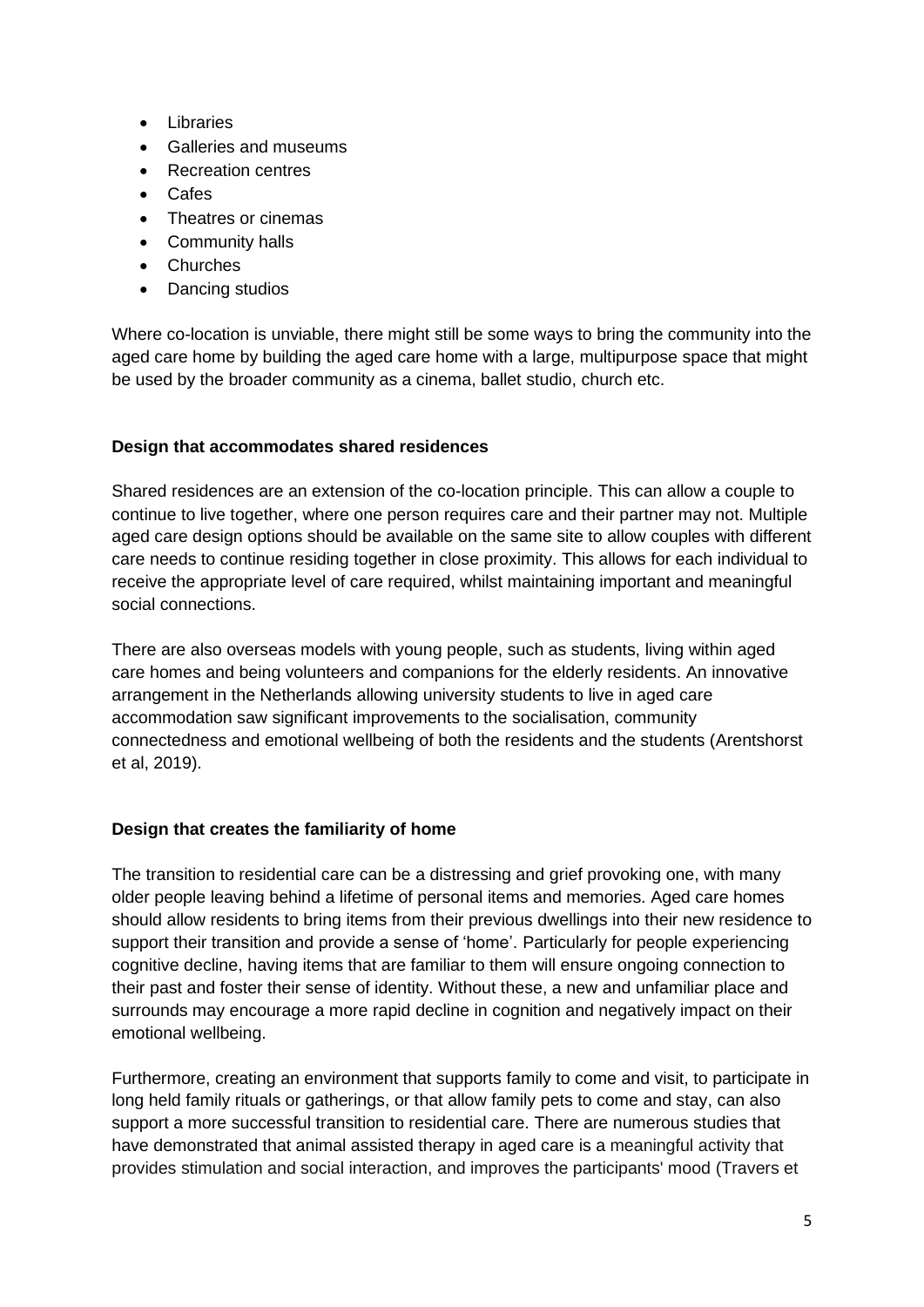al, 2013). Engaging with animals is associated with generating an optimistic atmosphere, one that can have a positive impact on social wellbeing and quality of life (Travers et al, 2013; Lundqvist, 2020).

A study conducted by the Animal Welfare League found that in 2018 only 18 per cent of aged care accommodation allowed for pets to be brought in with their resident owners. This is despite one in two people aged over 65 owning a pet (Alderslade, 2019). Many older Australians face the distressing decision to have to relocate or euthanise their pets when moving into aged care accommodation, further exacerbating the distress of such a transition. To ensure true inclusivity, quality of life and optimise meaningful engagement and healthy ageing, RACFs should be designed to offer the ability for residents to not only engage with animals but to have their own pets attend and stay with them.

#### **Design that incorporates IT and smart technology**

The use of digital or SMART technology should be central to the design of RACFs. Digital technology can not only support the safety and care received in residential care settings, it can also be tailored to provide individualised environments that facilitate meaningful occupational engagement.

Technology like SMART phones is ubiquitous and widely used by older Australians. The Australian Communications and Media Authority reported a significant increase in mobile phone use amongst older Australians, with 78 per cent using their phones to access the internet in the first six months of 2020, up from 51 per cent in 2017 (ACMA, 2021). The COVID-19 pandemic has demonstrated the need for innovative technology to be readily available, and telehealth technology has ensured many vulnerable older Australians have continued to have access to essential health and social care supports.

The integration of digital technology and infrastructure into residential aged care design will not only address the existing needs of older Australians entering aged care accommodation, it will support their health, communication and socialisation needs as they age. Web-based platforms and digital cameras allow for virtual engagement in social, religious, and educational opportunities when physical attendance is not possible. Virtual reality and robotic devices can support "real world" engagement and can be integrated with existing interventions like reminiscence therapy. Projected images combined with music and lighting can be used for sensory modulation therapy. Digital gaming platforms can support online connection as well as opportunities for cognitive and physical exercise.

Not only do the environments need to have the necessary infrastructure required for such technology use, they also require clinical expertise to ensure safe and optimal use. Occupational therapists are skilled in using digital technology to support meaningful engagement in daily activities. The role of the occupational therapist in the prescription of digital technology takes into consideration the needs of the individual, their supports, the environment, and their occupational goals. As with the prescription of any assistive technology, there is always a careful balancing of risks vs benefits, and this is certainly the case with the prescription of digital technology. Aged care homes that not only offer the necessary infrastructure, but combine that with in-house occupational therapy services, will be truly innovative and best equipped to support the optimal uptake of digital technology.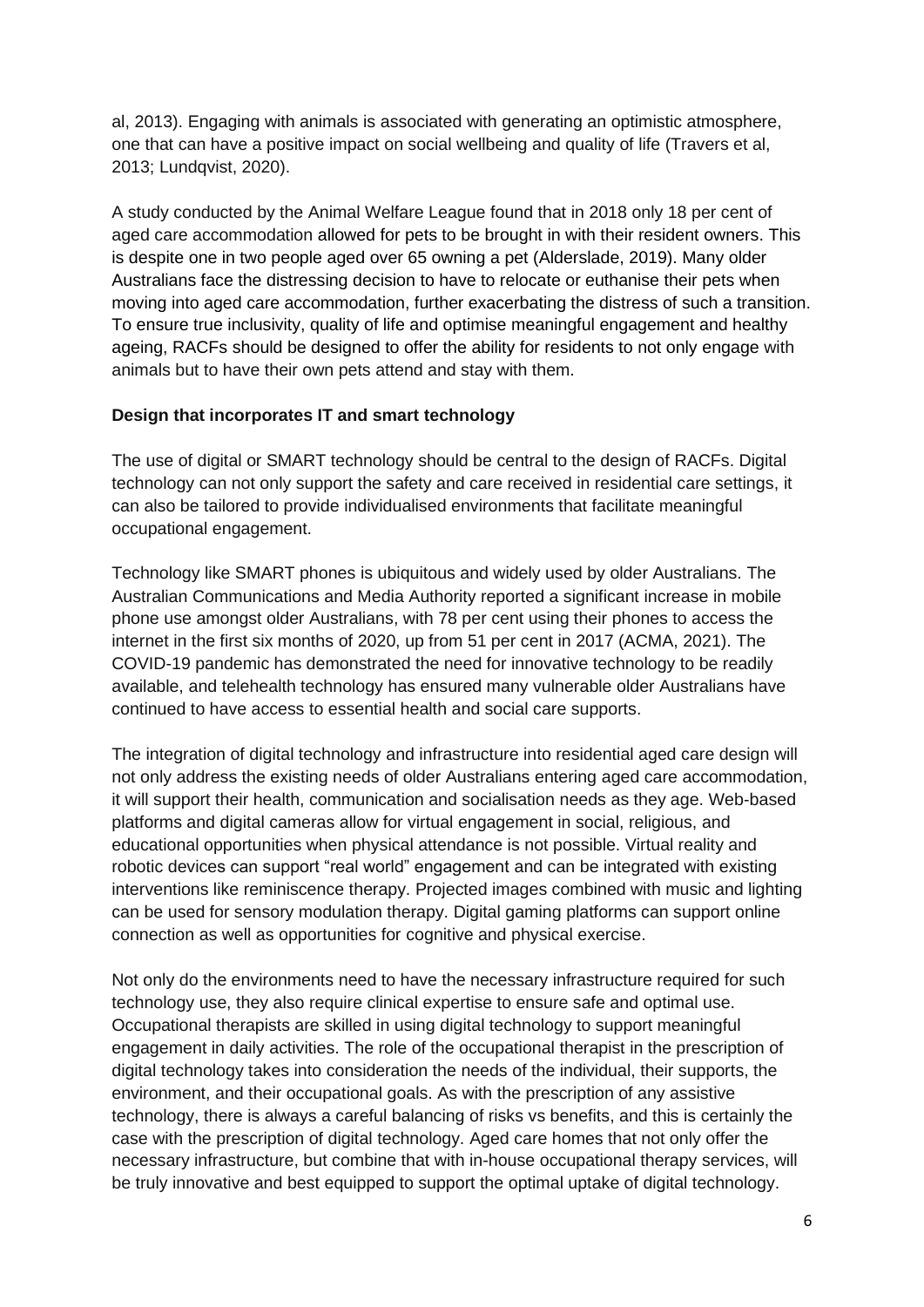When designing aged care accommodation, it is vital to consider how it will foster a sense of belonging, control and autonomy in its residents. We have listed just some of the ways that aged care accommodation design might demonstrate its capacity to enable residents to participate in meaningful activities and the wider community. Aged care accommodation that incorporates some of these design elements to give its residents a clear sense of autonomy, control and belonging might be considered gold standard. Meanwhile, co-location compounds, small home environments and shared residences might be recognised as platinum standard.

## **Accessibility**

A 'Residential aged care services built environment audit tool' published by the Victorian Government outlines accessible features for aged care accommodation. Some are similar to the silver level of the Liveable Housing Design Guidelines (LHDG) such as level entrances and exits, easy access to a toilet and wide entrances and hallways (VDOH, 2012; LHA, 2017 p. 13).

Other aspects are more particular to a larger environment. Lifts and ramps are required to provide access to inside areas and the doors of lifts should provide enough time for residents to get in and out. Hallways should have handrails, but be 'non-institutional and [be] broken up with landmarks to assist with wayfinding' – these landmarks should include artworks and alcoves where people can rest (VDOH, 2012). Moreover, these artworks and other visual cues will assist people with vision or cognitive impairments and provide a stimulating and engaging environment.

A tiered system specifically for accessibility may not be necessary, but design aspects such as lifts, level entrances and wide hallways should be considered the mandatory minimum required for RACFs.

## **Dementia friendly design**

A well-designed environment incorporating dementia specific design features can improve way finding, behaviour, mobility, independence in activities of daily living, and wellbeing, significantly reducing the reliance on physical help and psychotropic drugs. Features like adequate lighting, contrasting colours to identify key items (e.g. grabrails, door handles, toilets), lines of sight (e.g.to care staff or toilets), and temperature controlled spaces all work to support a dementia enabling environment.

The Innovation and Design consultation paper address the need for dementia friendly design to reduce unhelpful stimulation and to optimise helpful stimulation (AGDH, 2021, p. 8). For some people living with dementia, certain environments and stimulation can lead to distress. Sensory overload such as loud noises can be triggers for irritability or even aggression, and quiet, calming areas are necessary in aged care accommodation. There might be "hideaways," places they can be by themselves but outside their own rooms such as small sitting areas in hallways or in corners where they can be alone but watch everyone else (Social Care Institute for Excellence, 2020).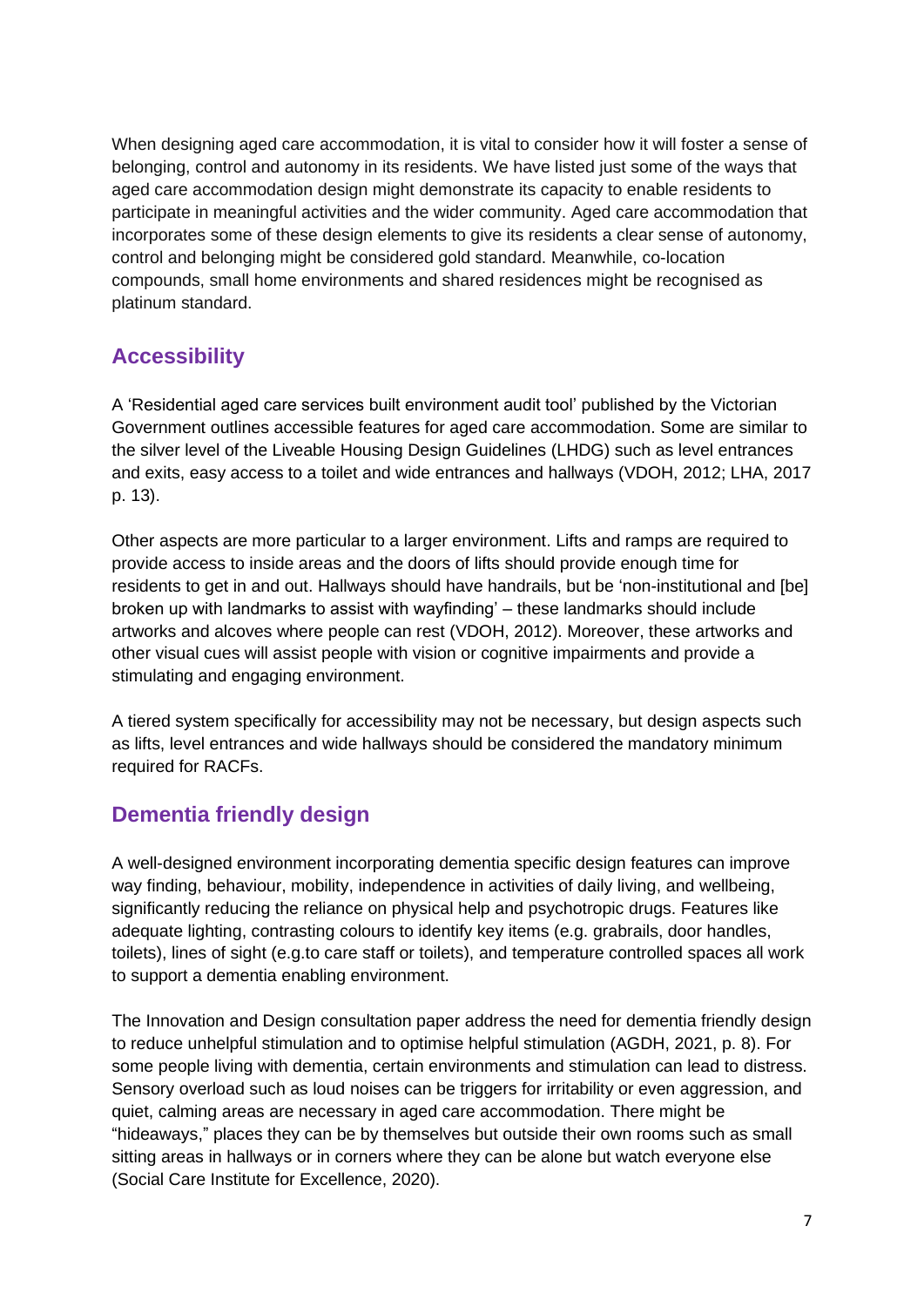However, some people with dementia can become distressed, anxious, and even delusional without useful stimulation. Therefore, positively stimulating environments like gardens, music rooms and activity spaces play a vital role in the health and wellbeing of aged care residents.

Occupational therapists assess people with dementia through the use of sensory profiles to identify strategies to optimise their occupational engagement. This can be through the integration of dementia care strategies and evidence-based practice with the built environment. Environments that maximise an individual's strengths, whilst supporting dignity of risk and quality of life, not only ensure quality care, they also ensure maximal health and wellbeing outcomes. Evidence on the significance of understanding the 'experience' of the person with dementia in everyday life for creating appropriate environments is growing. Occupational therapists have the valuable skills and experience necessary to not only assess the 'living experience' profile of consumers, but to support the design and integration of physical and social environments that enhance quality of life (Davis et al, 2009).

Since dementia is so prevalent in aged care homes, all aged care accommodation should be able to demonstrate a baseline awareness of dementia friendly design, even if this is just a variety of different spaces and some awareness of the need for different levels of stimulation. Meanwhile, true co-location which brings a community space in or alongside the residential facility, supplemented by SMART technology that fosters other opportunities for participation, would be closer to platinum level.

The ideal of co-locating aged care homes would see increased traffic going in and out of the facility and a more open lay-out. However, this raises a possible tension with the need to prevent people with dementia from absconding from the facility and going missing. There will be some precautions that aged care homes will need to retain, such as keyed entrances to outside the compound, and obviously people with dementia will not be able to simply leave whenever they please. However, there should be ways to make locked exits unobtrusive, while co-location, meaningful activities and participation fostered through SMART technology will hopefully reduce the need to abscond.

## **Diversity**

Standard 1 of the Aged care quality standards supports consumer-centred care where each consumer is treated with dignity and respect, with their identity, culture and diversity valued. Aged care homes need to be responsive, inclusive and sensitive to a person's culture, language and spiritual needs. It also needs to address the needs of vulnerable communities like First Nations and LGBTIQ+ people.

#### **First Nations People**

Planning for aged care services that account for the specific needs of First Nations People begins at 50 and over because they have higher rates of fertility and deaths at younger ages. Moreover, they face challenges ensuring access to culturally appropriate care, especially those living in remote and very remote areas.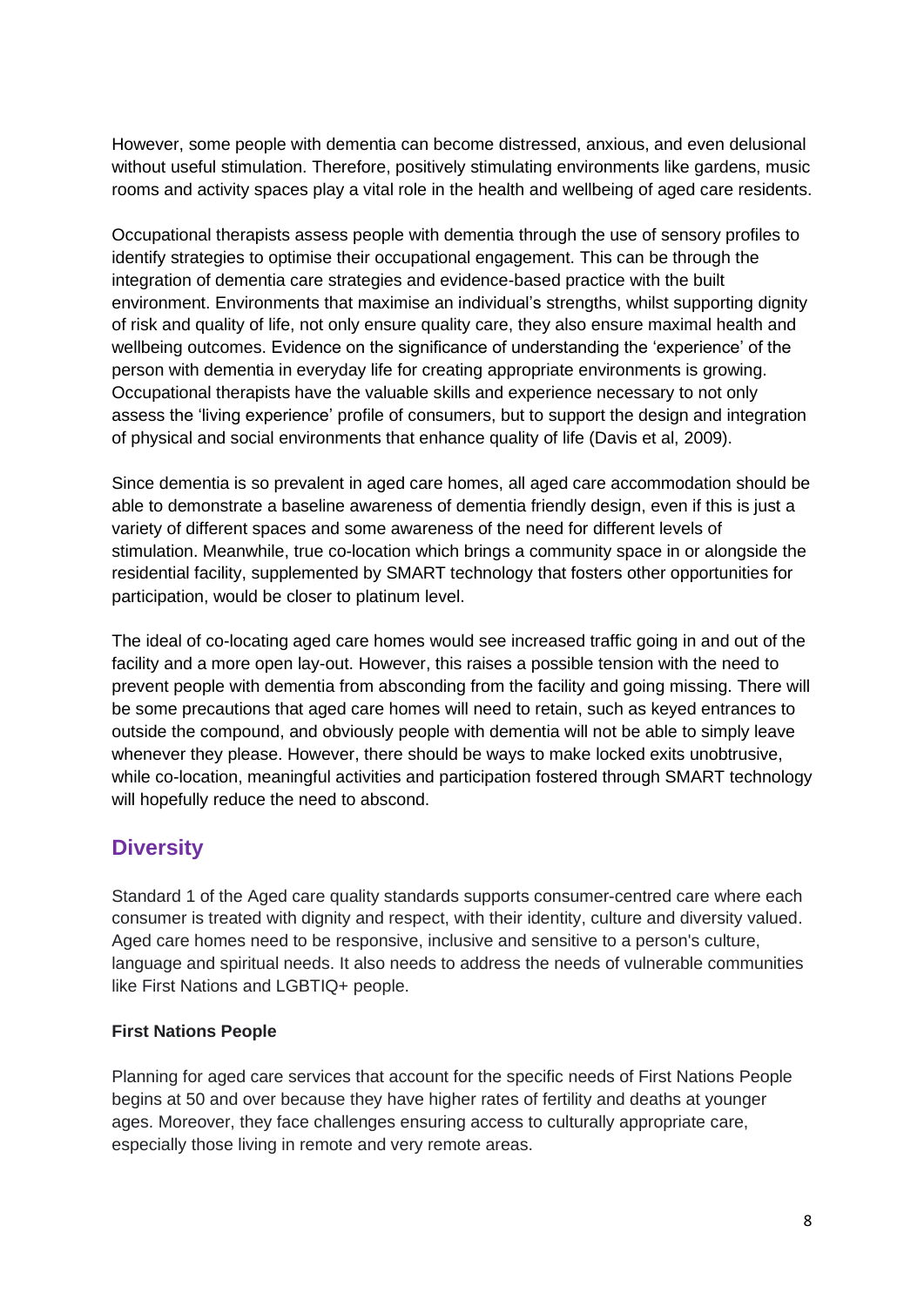However, most First Nations People live in cities and living in an urban location doesn't necessarily mean they receive better access to services, particularly when their cultural values and community preferences are unrecognised (NEURA, 2019).

The Royal Commission into Aged Care Quality and Safety (2021) recommended that aged care for First Nations People be integrated with other First Nations organisations such as healthcare providers, disability services and social service providers, and these would ideally be run by companies owned by First Nations People (NEURA, 2019).

Pholeros et. al. (2017) designed an Indigenous Environmental Assessment Tool (IEAT) which is designed around principles of small home environments that allow for movement inside and outside the facility (p. 30). It asks:

- Is there an outside area or room somewhat removed form the main dining room where families can share meals with their relatives?
- Is this outside room/area familiar in nature, to reassure family members and friends and encourage them to visit and to participate in the care of the resident? (NA if no room)
- Is the facility in a location which allows community links to be easily maintained? (Pholeros et. al., 2017, p. 308).

The IEAT also raises the 'pleasure and importance of being near a well protected fire inside the [aged care accommodation]' (Pholeros et. al., 2017, p. 319). Safety measures can include a screen, ensuring the fire is in a location that allows line of sight and can be easily supervised by staff, and ensuring clear areas around the fire are maintained (Pholeros et. al., 2017, p. 319).

#### **LGBTIQ+ People**

LGBTIQ+ Health Australia describes how many LGBTIQ+ elders have experienced violence, isolation and stigma throughout their lives, and observes that these people 'often do not or cannot disclose their identities or histories to services and can remain invisible in the aged care sector and broader community' (2021). Moreover, older LGBTIQ+ people have reported fear of social exclusion in the aged care system since they have not reached 'heterosexual milestones such as marriage and having (grand)children, as well as having to go back in the closet' (Leyerzapf et. al., 2016). Finally, if a provider is not aware of any LGBTIQ+ people in the facility or claims not to have any, this is a likely signal they have been socially excluded (Leyerzapf et. al., 2016).

In 2005 a vast majority of participants indicated that they would prefer a gay or gay-friendly retirement facility, however in 2016 there were more diverse views about whether they would prefer LGBTIQ+-specific housing above mainstream housing that was LGBTIQ+-friendly (AAG, 2020, 18). This demonstrates that some LGBTIQ+ older people may also need an LGBTIQ+ specialised and/or community controlled facility (LGBTIQ+ Health Australia, 2021). Meanwhile, others may accept or prefer a mainstream facility but need assurance that the service has policies and practices in place to prevent homophobia, transphobia or other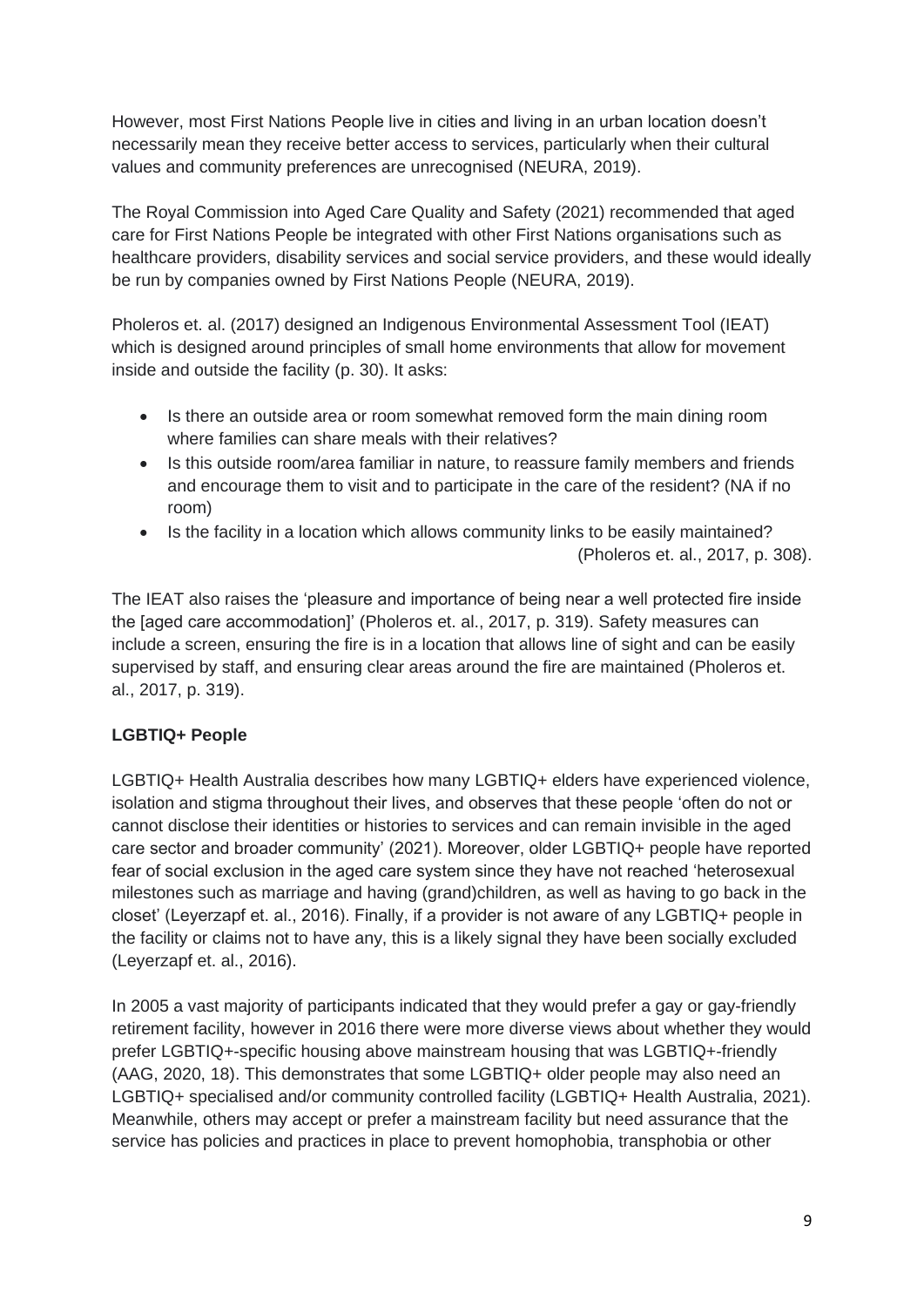discrimination and ensure a welcoming, supportive environment where they can belong (LGBTIQ+ Health Australia, 2021).

Small home environments have been identified as preferable to older LGBTIQ+ people and these might be more viable than LGBTQ+ specific aged care accommodation (AAG, 2020, 19). However, a key consideration remains a connection to the LGBTIQ+ community. A 2017 study:

Found that residents of a LGBTI senior housing building found 57% said their social group had expanded since moving in. 31% said the location of the building in a neighbourhood that was strongly identified as an LGBTI community was also a key reason why they chose to live there.

AAG, 2020, 22

Connection to community is integral to quality of life for both First Nations People and LGBTQI+ people, and this might be achieved through incorporating co-location principles in aged care accommodation. Likewise, small home environments are also flagged as important by both groups.

### **Small home environment**

The design elements of a small group of people living together combined with a small team of 'universal workers' who do not wear uniforms and keep medical equipment hidden go a long way towards reconciling the need to provide home-like environments with the provision of clinical care for residents (AGDOH, 2021, p. 11).

OTA applauds this innovation and is especially interested in how 'smaller-scale housing can be constructed as standalone aged care homes or operate in cottage-like clusters as part of a larger development' (AGDOH, 2021, p. 11). Both styles present opportunities for colocation. Smaller compounds might allow residents to engage in activities of interest such as making kitchens and laundries accessible to residents or co-locating with spouses or volunteers, while larger compounds might allow space for community gardens, multi-purpose halls or other community buildings such as childcare centres, libraries and churches.

Small purpose-built villages to support the independence and healthy ageing of residents living with dementia are starting to be established in Australia. The Korongee village in Tasmania features 12 houses in four cul-de-sacs with design features such as coloured front doors and memory boxes outside each resident's bedroom door to help residents identify their space. The village also accommodates many accessibility and co-location features including a community centre, gardens, a general store, café, and wellness centre. Models like this support the occupational engagement, quality of life and healthy ageing principles that underpin aged care occupational therapy practice, and OTA welcomes actions taken in the design framework to adopt these features in aged care accommodation across Australia.

## **Ensuring design standards do not limit innovation**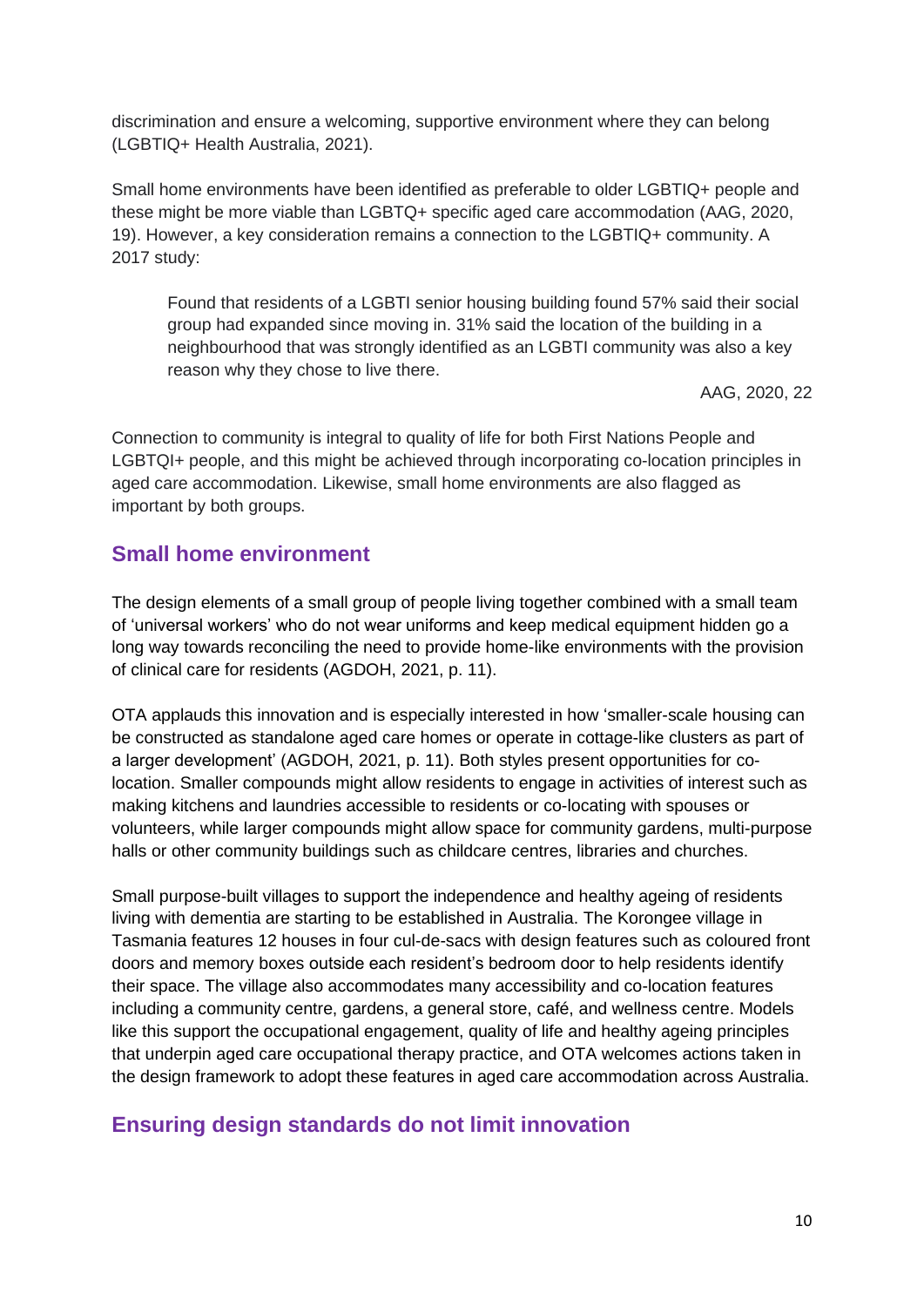A tiered system should provide a balance between innovation and prescription. Those providers that demonstrate innovation and adopt the proposed design standards – especially the ones incorporating co-location principles – might declare it on the My Aged Care website. This would assist senior Australians choosing accommodation by informing them of the capacity of aged care homes to help them maintain their interests and links to their community.

The recommendations made in this submission would foster innovation by being aspirational in nature and addressing the high level needs and desires of residents and their families.

## **Conclusion**

OTA thanks the Department of Health for the opportunity to comment on New residential aged care design standards. Please note that representatives of OTA would gladly meet with those progressing the New residential aged care design standards to expand on any of the matters raised in this submission.

#### **References**

- Andrews, A. & Everts, C. (2020). Occupational and environmental factors considered by family members prior to placing a relative in residential aged care. *New Zealand Journal of Occupational Therapy, 67*(1), 24-30.
- Arentshorst, M. E., Kloet, R. R. & Peine, A. (2019) Intergenerational housing: The case of Humanities Netherlands. *Journal of Housing For the Elderly*, *33*(3), 244- 256. DOI: [10.1080/02763893.2018.1561592](https://doi.org/10.1080/02763893.2018.1561592)
- Australian Association of Gerontology. (2020). AAG Rapid evidence assessment LGBTI aging research on housing needs and preferences. Australian Association of Gerontology <https://www.aag.asn.au/documents/item/3813>
- Australian Communication and Media Authority. (2021, May 25). Digital Lives of Younger and Older Australians revealed in ACMA report. *Australian Communication and Media Authority.* [https://www.acma.gov.au/articles/2021-05/digital-lives-younger-and](https://www.acma.gov.au/articles/2021-05/digital-lives-younger-and-older-australians-revealed-acma-report)[older-australians-revealed-acma-report](https://www.acma.gov.au/articles/2021-05/digital-lives-younger-and-older-australians-revealed-acma-report)
- Australia. Department of Health. (2021). *A new residential aged care accommodation framework.* Australia. Department of Health.
- Australia. Australian Institute of Health and Welfare. Aged care for indigenous Australians. (2021, September 16). *Australian Institute of Health and Welfare.* [https://www.aihw.gov.au/reports/australias-welfare/aged-care-for-indigenous](https://www.aihw.gov.au/reports/australias-welfare/aged-care-for-indigenous-australians)[australians](https://www.aihw.gov.au/reports/australias-welfare/aged-care-for-indigenous-australians)

ConnectAbility. (2019). *The benefits of mixing aged care with child care.* ConnectAbility. <https://www.connectability.org.au/the-benefits-of-mixing-aged-care-with-child-care/>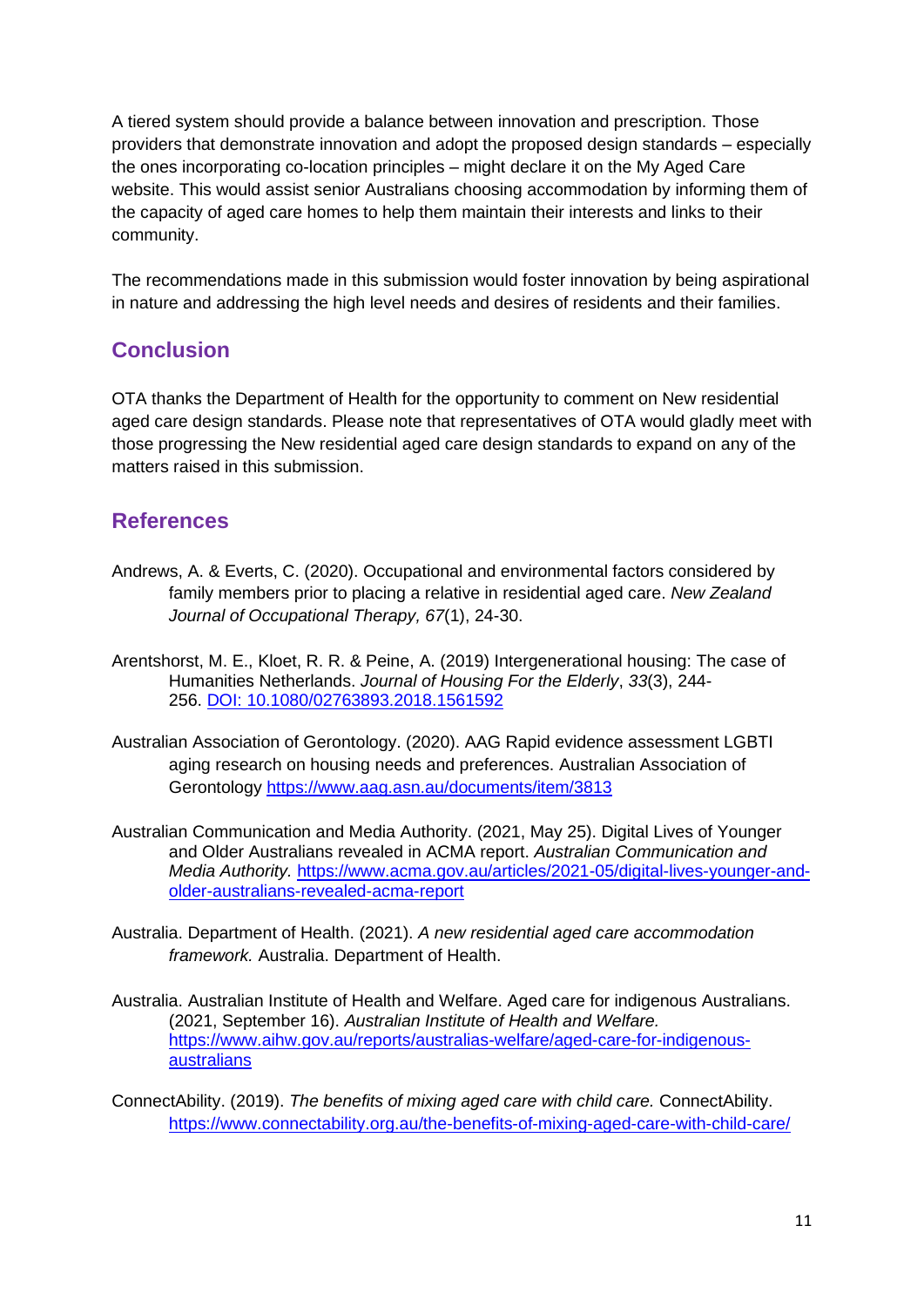- Davis, S., Byers, S., Nay, R., & Koch, S. (2009). Guiding design of dementia friendly environments in residential care settings: Considering the living experiences. *Dementia, 8*(2), 185–203.<https://doi.org/10.1177/1471301209103250>
- Hefele, J. G., Acevedo, A., Nsiah, J. L., Bishop, C., Abbas, Y., Damien, E., & Nsiah-Jefferson, L. (2016). Choosing a nursing home: What do consumers want to know, and do preferences vary across race/ethnicity? *Health Services Research, 51,* 1167– 1187.<https://doi-org.op.idm.oclc.org/10.1111/1475-6773.12457>
- Leyerzapf, H., Visse, M., De Beer, A. and Abma, T. A. (2016). Gay-friendly elderly care: creating space for sexual diversity in residential care by challenging the hetero norm. *Aging & Society 38*(2), 352 - 377. DOI: <https://doi.org/10.1017/S0144686X16001045>
- Livable Housing Australia. (2017) *Liveable housing design guidelines*. (4th ed.) Livable Housing Australia.
- LGBTIQ+ Health Australia. (2009). *Silver rainbow: aging and aged care.* LGBTIQ+ Health Australia. [https://www.lgbtiqhealth.org.au/silver\\_rainbow](https://www.lgbtiqhealth.org.au/silver_rainbow)
- LGBTIQ+ Health Australia. (2021). *Submission to the government consultation on Choice in Residential Aged Care.* LGBTIQ+ Health Australia. https://www.lgbtighealth.org.au/submission\_to\_the\_government\_consultation\_on\_ch oice in residential aged care
- Lundqvist, M. (2020). *Health Technology Assessment of Assistance Dogs and Dog-Assisted Interventions*. Linköping University.
- Neuroscience research Australia. (2019, June, 19). What do aboriginal Australians want from their aged care system? Community connection is number one. *Neuroscience research Australia*. [https://www.neura.edu.au/news/what-do-aboriginal-australians](https://www.neura.edu.au/news/what-do-aboriginal-australians-want-from-their-aged-care-system-community-connection-is-number-one/)[want-from-their-aged-care-system-community-connection-is-number-one/](https://www.neura.edu.au/news/what-do-aboriginal-australians-want-from-their-aged-care-system-community-connection-is-number-one/)
- Pholeros, P., Bennett, K., Welke, A., & Arch, M. (2017). *Indigenous Aged Care Design Guide*. Dementia Training Australia & Healthabitat.
- Royal Commission into Aged Care Quality and Safety. *Final report: Care, Dignity and Respect (2021).* Royal Commission into Aged Care Quality and Safety.
- Social Care Institute for Excellence. (2020, October). "Creating a relaxing environment for people with dementia." *Social Care Institute for Excellence* [https://www.scie.org.uk/dementia/supporting-people-with-dementia/dementia](https://www.scie.org.uk/dementia/supporting-people-with-dementia/dementia-friendly-environments/relaxing-environment.asp)[friendly-environments/relaxing-environment.asp](https://www.scie.org.uk/dementia/supporting-people-with-dementia/dementia-friendly-environments/relaxing-environment.asp)
- Travers, C., Perkins, J., Rand, J., Bartlett, H, & Morton, J. (2013). An evaluation of dogassisted therapy for residents of aged care facilities with dementia. Anthrozoös: A Multidisciplinary Journal of The Interactions of People & Animals, 26(2), 213-225. <https://doi.org/10.2752/175303713X13636846944169>